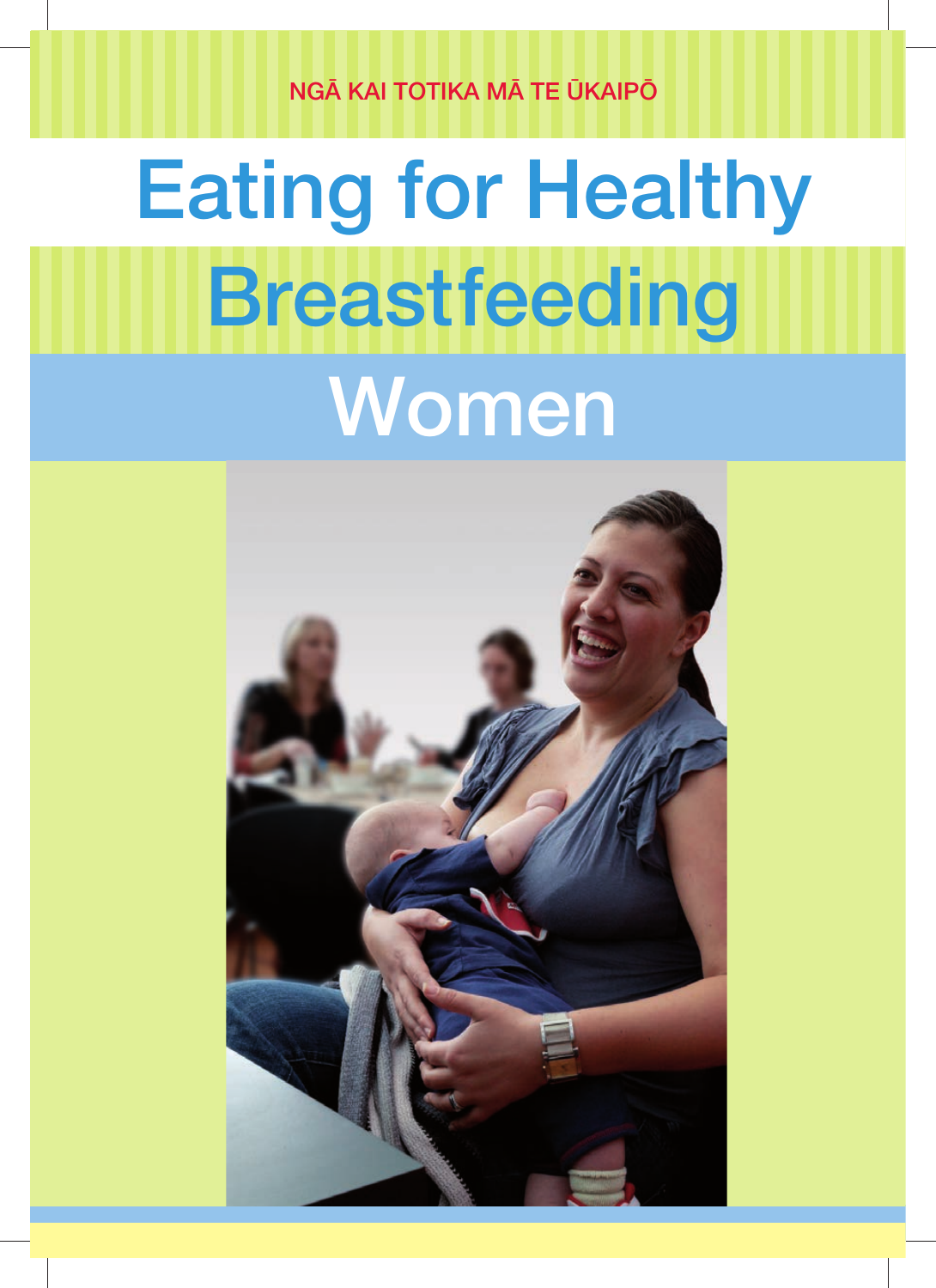*By choosing to breastfeed, you are providing your baby with the ideal food – it is warm, clean, safe, nutritious and free.*

Breastfeeding gets easier with practice.

- Start breastfeeding your baby soon after birth.
- When you start to breastfeed, make sure that your baby drinks the colostrum – this is the first fluid that flows from the breast. Colostrum is very good for the baby.
- Be patient while you learn.
- Ask for help if you have a question or need some support.
- Breastfeed to your baby's hunger cues.



It is recommended that your baby is fed only on breast milk for around the first 6 months of his or her life.

If breastfeeding is not going well, easily or pleasurably, seek skilled assistance sooner rather than later. Your lead maternity carer (LMC), your Well Child nurse, La Leche League or a lactation consultant can give you advice and support. For more information, see www.breastfeeding.org.nz or www.healthed.govt.nz for breastfeeding-specific resources.

During the time that you are breastfeeding, keep following the healthy eating guidelines in this book.

Some women may need special advice from a dietitian about eating. Ask your LMC to arrange for you to see a dietitian if you:

- find that certain foods that you eat are affecting your baby
- have a medical condition that affects your eating, such as diabetes
- eat very little or have a history of eating problems
- are vegetarian or vegan
- are 18 years old or younger.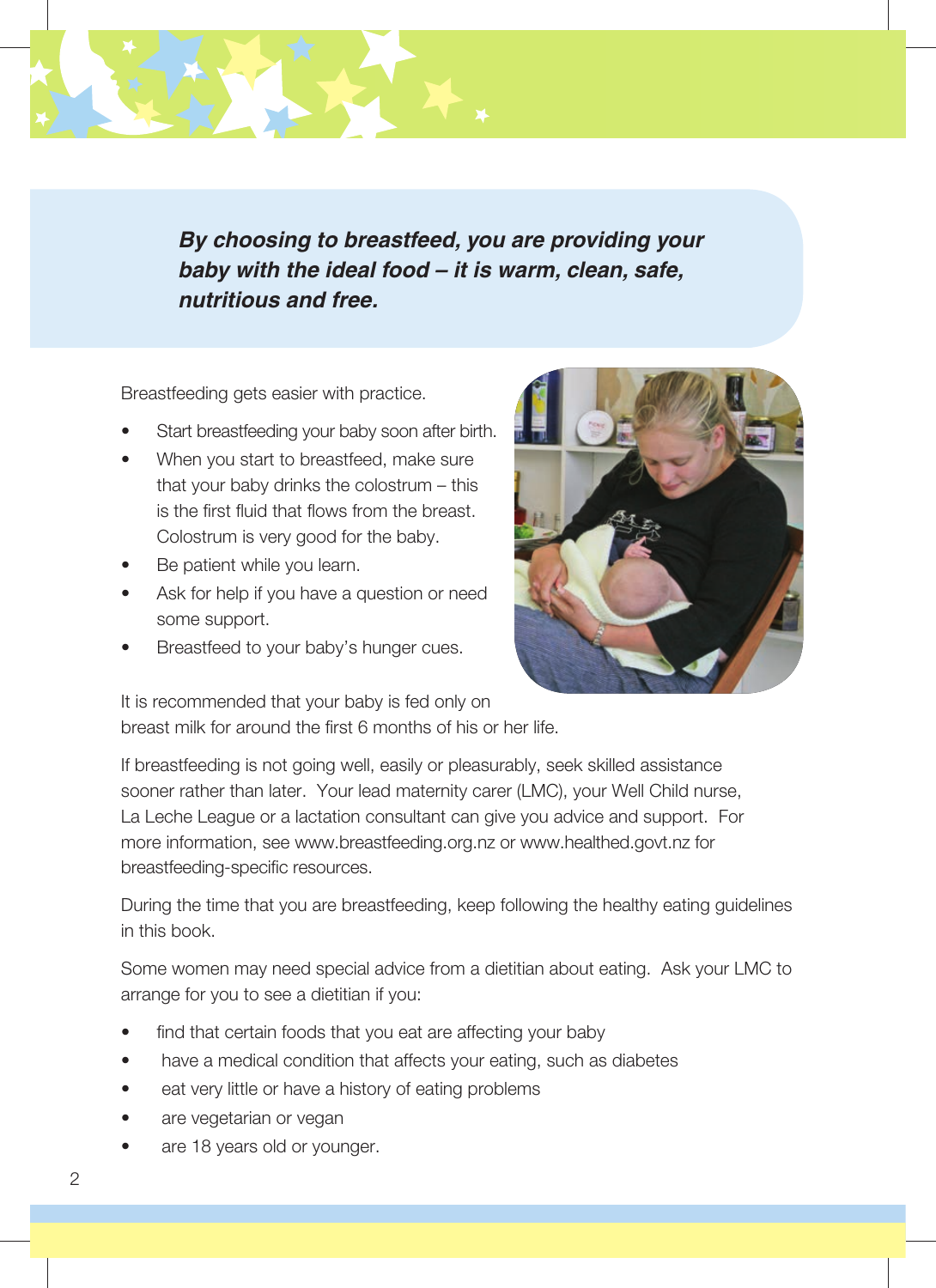# **Food for a Healthy Breastfeeding Mother and Baby**

### *Eat a variety of healthy foods every day from each of the four main food groups below:*

- 1. vegetables and fruit
- 2. breads and cereals (wholegrain is best)
- 3. milk and milk products (reduced- or low-fat milk is best)
- 4. lean meat, chicken, seafood, eggs, legumes, nuts and seeds.
- Limit your intake of foods that are high in fat (especially saturated fat), salt and sugar (see the section on page 9).
- If using salt, choose iodised salt.
- Take care when buying, preparing, cooking and storing food so that the food is as safe as possible to eat.
- Drink plenty of fluids each day, especially water and reduced- or low-fat milk.
- Drinking alcohol is not recommended for mothers who are breastfeeding.
- Keep a healthy weight by eating well and being physically active each day (unless advised not to be physically active).

#### *Traditional Maori and Pacific foods can be healthy choices.*

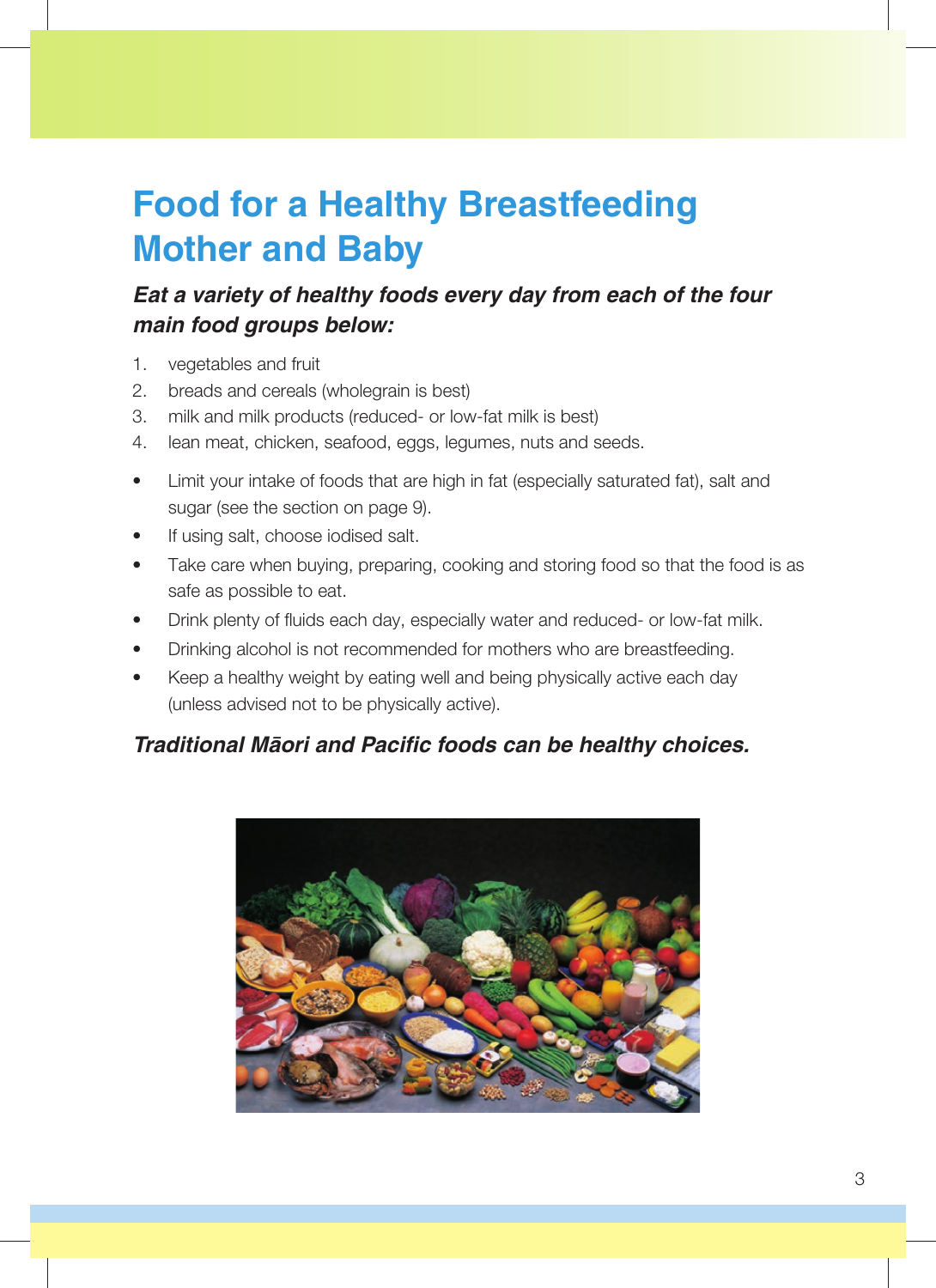### **Eat a Variety of Healthy Foods**

*Choose a variety of healthy foods from the following four food groups each day.*

### **1. Vegetables and Fruit**

Vegetables and fruit provide carbohydrates (sugar and starch), fibre, vitamins and minerals and are low in fat.



- Eat plenty of vegetables and fruit.
- Enjoy fresh, well-washed vegetables and fruit or frozen or canned varieties. Steaming or microwaving vegetables is best. Go easy on butter or margarine.
- Include vegetables and fruit in a variety of colours.
- Limit juice and dried fruit intake because these foods have a high sugar content.

*Eat at least six servings per day of vegetables and fruit – at least four servings of vegetables and two servings of fruit.*

#### *Serving size examples*

#### *Vegetables*

- 1 medium piece of potato, kùmara, cassava, pumpkin, carrot, taro, kamokamo or yam (135 g)
- $\frac{1}{2}$  cup cooked vegetables, eg, pùhà, watercress, silverbeet, taro leaves, bok choy, Chinese cabbage, broccoli, cabbage, corn or peas (50–80 g)
- $\frac{1}{2}$  cup salad or bean sprouts (60 g)
- 1 tomato  $(80 g)$

#### *Fruit*

- 1 apple, pear, banana or orange (130 g)
- 2 small apricots or plums (100 g)
- $\frac{1}{2}$  cup fresh fruit pieces, eq. pineapple or mango (120 g)
- $\frac{1}{2}$  cup stewed fruit (135 g)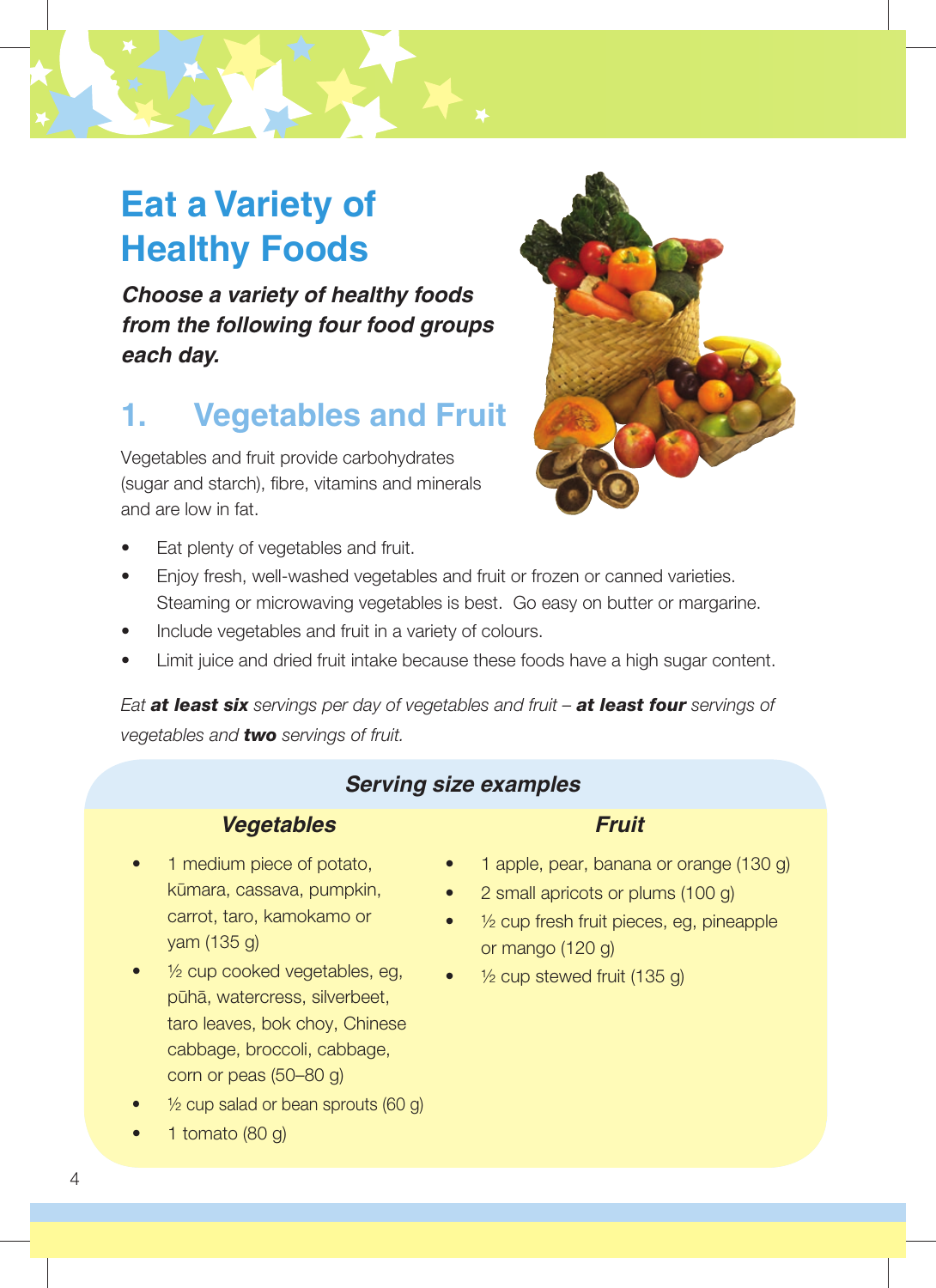### **2. Breads and Cereals**

These provide carbohydrates (sugar and starch), fibre, and nutrients such as B vitamins and minerals.

- Eat plenty of breads and cereals, including rice, pasta, breakfast cereals and other grain products.
- Choose wholegrain varieties because they provide extra nutrients and fibre. They also help prevent constipation.

*Choose at least seven servings of breads and cereals each day.* 

#### *Serving size examples*

- 1 roll (50 g)
- $1$  muffin (80 g)
- 1 medium slice rèwena bread (30 g)
- 1 medium slice bread (26 g)
- 1 cup cornflakes (30 g)
- $\frac{1}{2}$  cup muesli (55 g)
- $1/2$  cup cooked cereal. eg, porridge (130 g)
- 1 cup cooked pasta (150 g)
- 1 cup cooked rice (150 g)
- 2 plain sweet biscuits (14 g)

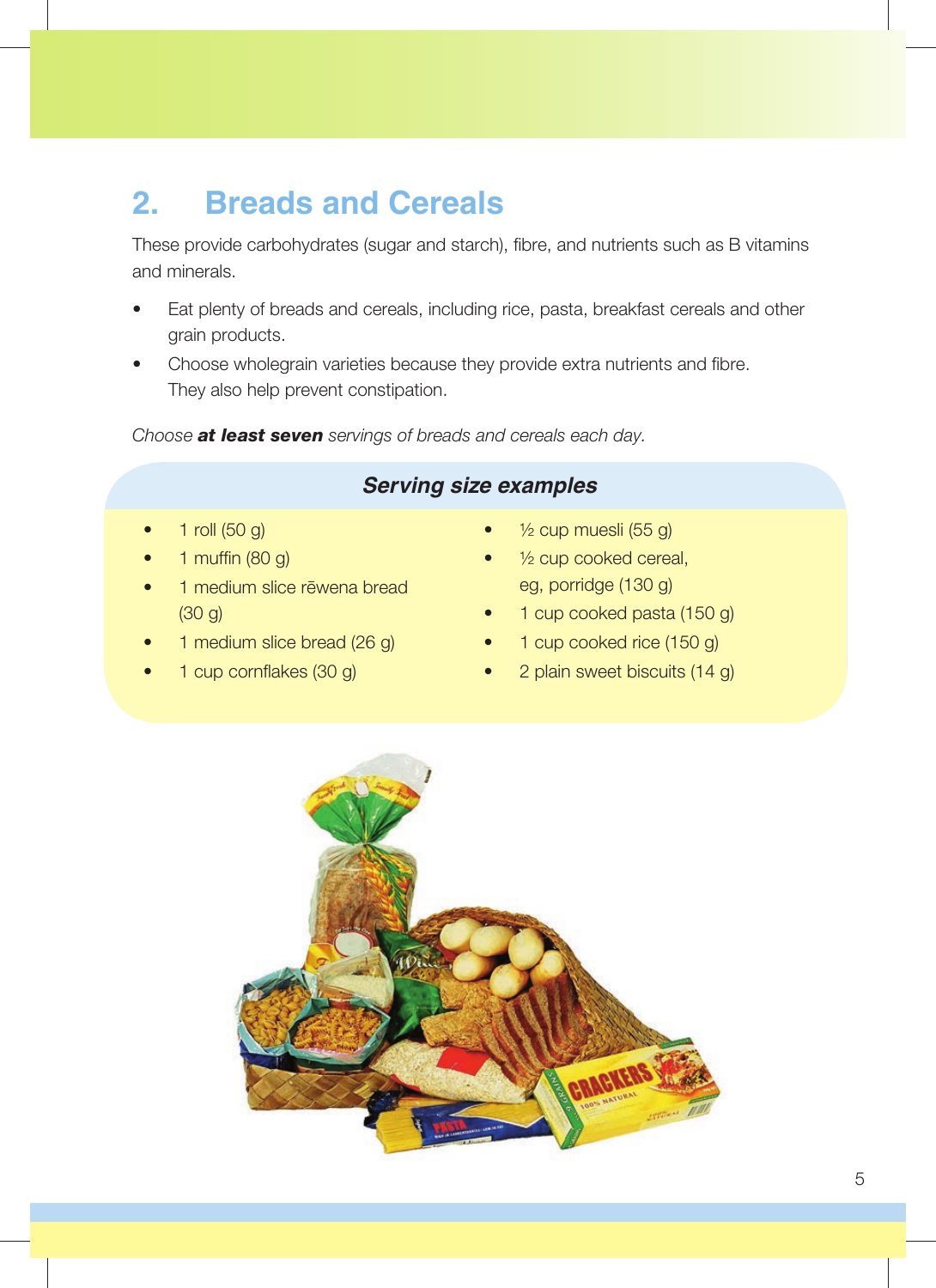### **3. Milk and Milk Products**

Women who are breastfeeding need milk and milk products as sources of protein, vitamins and minerals, especially calcium and iodine.

- Choose reduced- or low-fat milk, yoghurt and cheese.
- Milk and milk products provide New Zealanders with most of their calcium. If you do not eat these foods or eat very little of them, ask your LMC or Well Child nurse about other calcium sources.
- Calcium is also found, in lower amounts, in foods such as wholegrain bread, broccoli, canned salmon, canned sardines, spinach, baked beans and tofu.
- If you are drinking soy milk, choose one that is calcium-fortified (check the label).
- If you follow a vegan diet, check that your soy milk has vitamin B12 in it.

*Have at least three servings each day of milk or milk products, preferably reduced- or low-fat products.*

#### *Serving size examples*

- 1 large glass milk (250 mL)
- 1 pottle yoghurt (150 g)
- 2 slices cheese (40 g)
- 1 large glass calcium-fortified soy milk (250 mL)

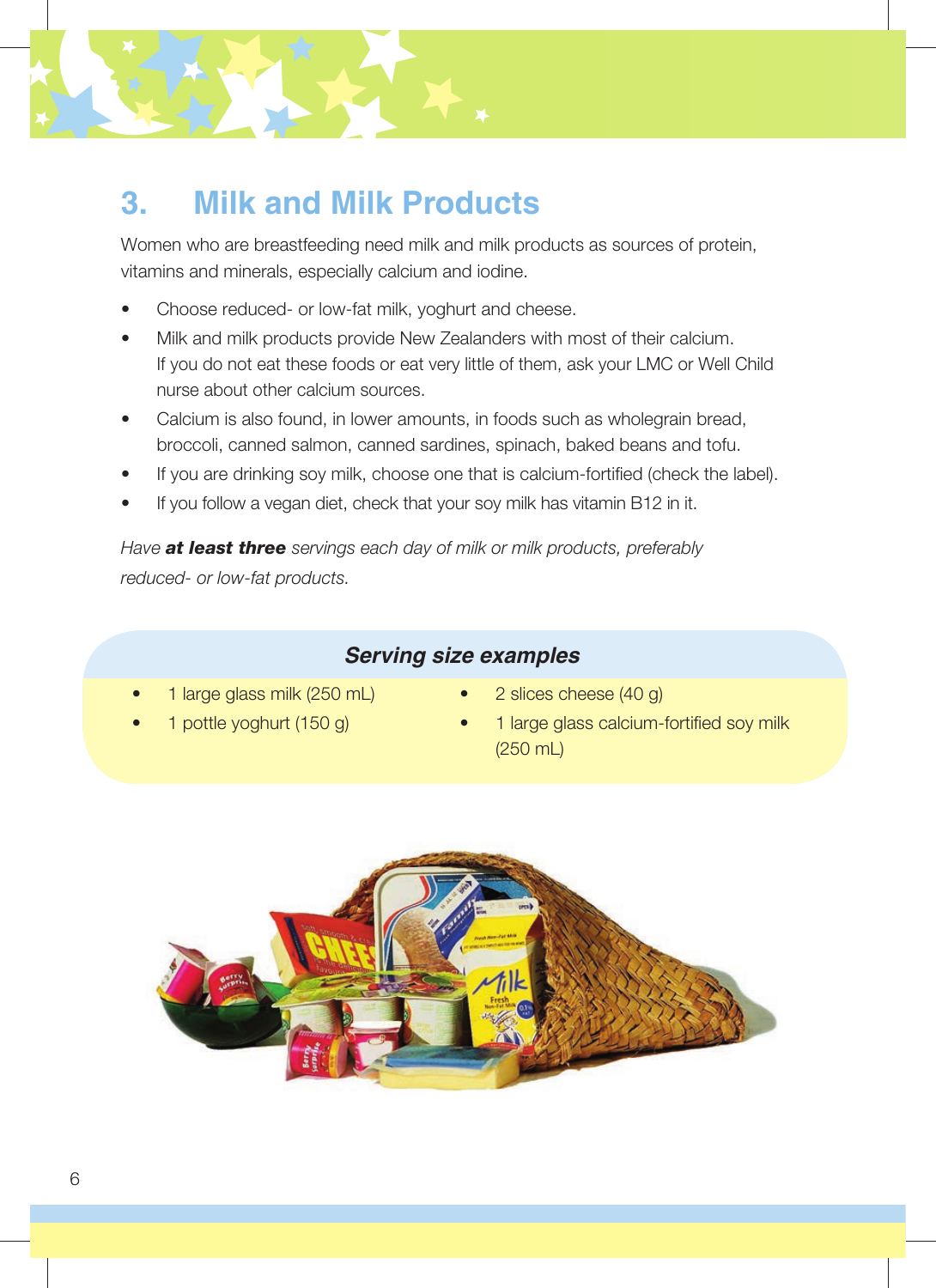### **4. Lean Meats, Chicken, Seafood, Eggs, Cooked Dried Beans, Peas and Lentils, and Nuts and Seeds**

These foods give you protein, iron, zinc and other nutrients.

- Choose lean meats, chicken and seafood.
- Iron is important for healthy blood.
- Iron in lean meats, chicken and seafood is absorbed well by the body. Eggs, cooked dried beans, peas and lentils, and nuts and seeds also contain iron, but the iron is not as easily absorbed.
- Include foods rich in vitamin C with your meals to help absorb iron. Fresh vegetables and fruit, especially taro leaves (cooked), broccoli, tomatoes, oranges, kiwifruit, mangoes and pineapple, are rich sources of vitamin C. This is especially important for vegetarian and vegan women, who may find it hard to get enough iron.
- Seafood and eggs are also useful sources of iodine (see the Iodine and Iodine Deficiency section on page 12).

*Choose at least two servings from this group each day.*

#### *Serving size examples*

- 2 slices cooked meat (about 100 g), eg, beef, pork or lamb
- <sup>3/4</sup> cup mince or casserole (195 g)
- 1 medium steak (120 g)
- 2 drumsticks or 1 chicken leg (110 g)
- 1 medium piece of cooked fish (100 g), eg, warehou or eel
- small can of canned fish, eg, tuna, sardines, salmon or mackerel (90 g)
- 1 medium, freshly cooked pāua (120 g)
- 8 medium, freshly cooked mussels (80 g)
- $\bullet$  1 egg (50 g)
- <sup>3/4</sup> cup canned or cooked dried beans, eg, bean salad or lentil dish (135 g)
- $\bullet$   $\frac{1}{3}$  cup nuts or seeds
- $\frac{3}{4}$  cup tofu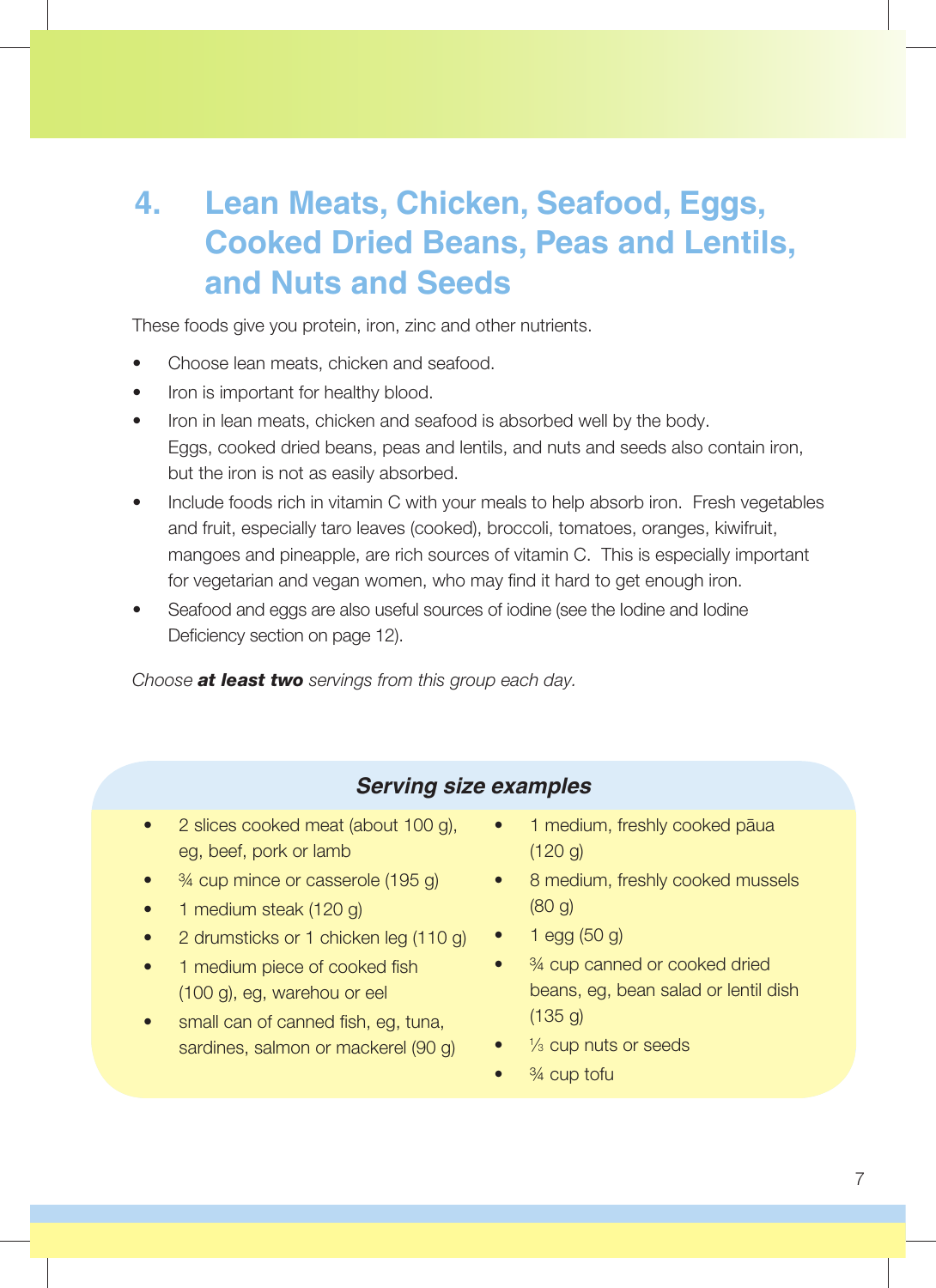### **Drink Plenty of Fluids Every Day**

#### *Use your thirst as a guide. Aim for ten cups of fluid each day. Try to have a drink with each breastfeed.*

Extra fluid may be needed during hot weather, after activity, or if you are vomiting or constipated.

Water or reduced- or low-fat milk are the best choices.

Caffeine is transferred into breast milk and may lead to irritability and poor sleeping patterns in your baby, especially when the caffeine is consumed heavily. Limit drinks containing caffeine, such as coffee, tea and cola drinks. Have no more than six cups of tea or instant coffee (or three 'single' espresso-type coffees or one 'double' espressotype coffee) each day.

Be cautious about drinking herbal teas. Discuss this with your LMC or Well Child nurse.

Avoid drinking tea with meals. The tannins in tea mean you will not absorb the iron in the meal as well as you could.

Limit soft drinks, flavoured waters, fruit drinks, cordials and diet drinks because these are low in nutrients and may be high in sugar. Avoid energy drinks and energy shots.

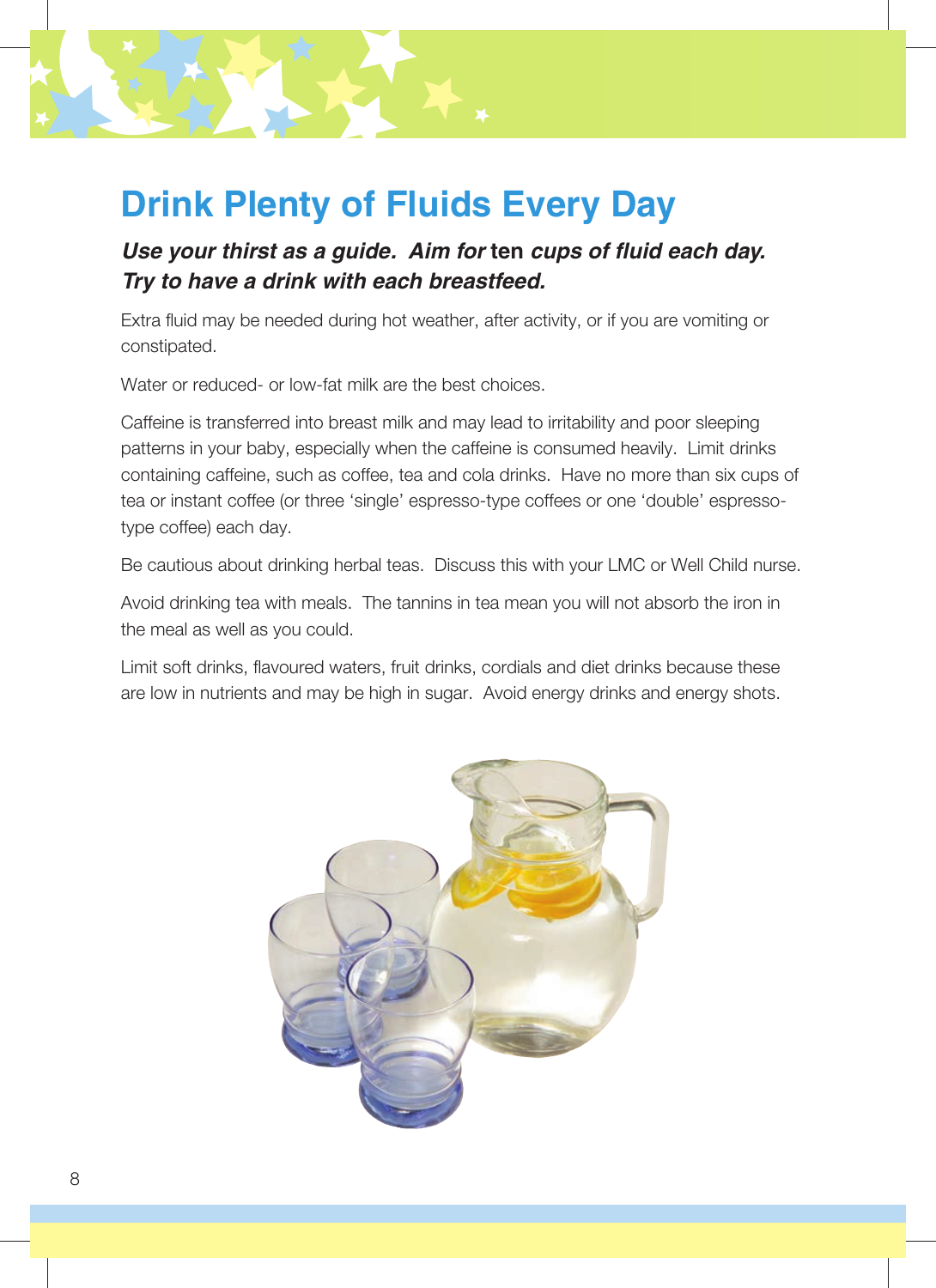### **Choose and Prepare Foods Low in Fat, Salt and Sugar**

#### *The best way to meet your extra needs is to choose foods from the four food groups. These are good sources of fi bre, vitamins and minerals.*

When shopping, read labels and look for foods that are lower in fat (especially in saturated fat), salt and sugar. If using salt, choose iodised salt.

### *To cut down on your intake of fat (especially saturated fat), salt and sugar:*

- choose polyunsaturated or monounsaturated margarine or lower fat table spreads (fortified with vitamin D) rather than butter or dripping, and spread thinly
- choose foods rich in polyunsaturated fat and omega-3, including green leafy vegetables, nuts and seeds, oily fish (canned tuna, sardines, salmon, mackerel; fresh warehou, eel) and oils (soybean, canola, flaxseed and walnut oils)
- choose lean meats; trim off any fat, remove skin from chicken before or after cooking, skim fat off stews or off the top of boil-ups and eat more grilled, boiled or steamed fish
- reduce intake of sausages or processed meats, which can be high in fat; if eating these foods, grill rather than fry them
- when cooking, choose to grill, steam, microwave, boil or bake foods, without adding fat
- eat meals without adding extra salt
- choose foods with no added sugar.

Many fast foods, takeaways and processed snacks are high in fat, salt and/or sugar. These include foods such as fish and chips, fried chicken, hamburgers, pies, chocolate bars, muesli bars, chippies, doughnuts, cream cakes, lollies, fruit leathers, cordials and soft/fizzy drinks. Choose these foods and drinks only occasionally.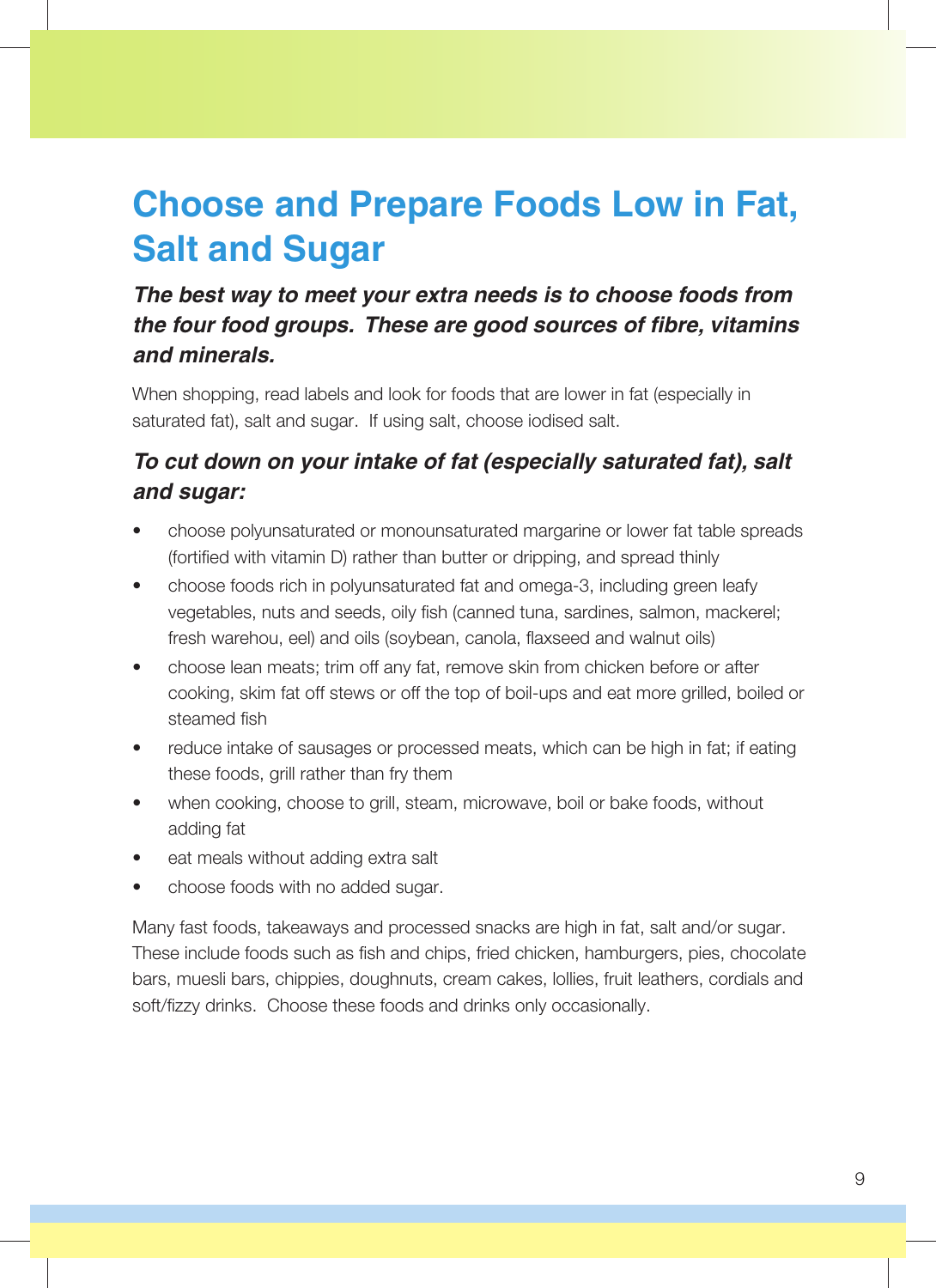### **Aim for a Healthy Weight**

*Breastfeeding can help you lose some of the weight you gained during pregnancy. A slow weight loss over the time of breastfeeding is best.* 

Dieting is not recommended.

Your body needs more energy (kilojoules or calories) when you are breastfeeding, so your appetite will increase.

- Choose foods from the four food groups for your extra energy needs.
- Eat regularly, starting the day with breakfast.
- Include snacks from the four food groups.

### **Snack Ideas**

- Sandwiches: Use a variety of fillings such as banana, yeast extract spread, cheese, cottage cheese, baked beans, jam or peanut butter. Try different bases, for example, wholegrain bread rolls, rèwena bread, crackers, rice cakes, crumpets, pita bread, muffins and baked bread fingers.
- Vegetable sticks: Keep these in the fridge. **Vegetable sticks:** Keep these in the fridge.<br>Serve with cottage cheese or peanut butter.



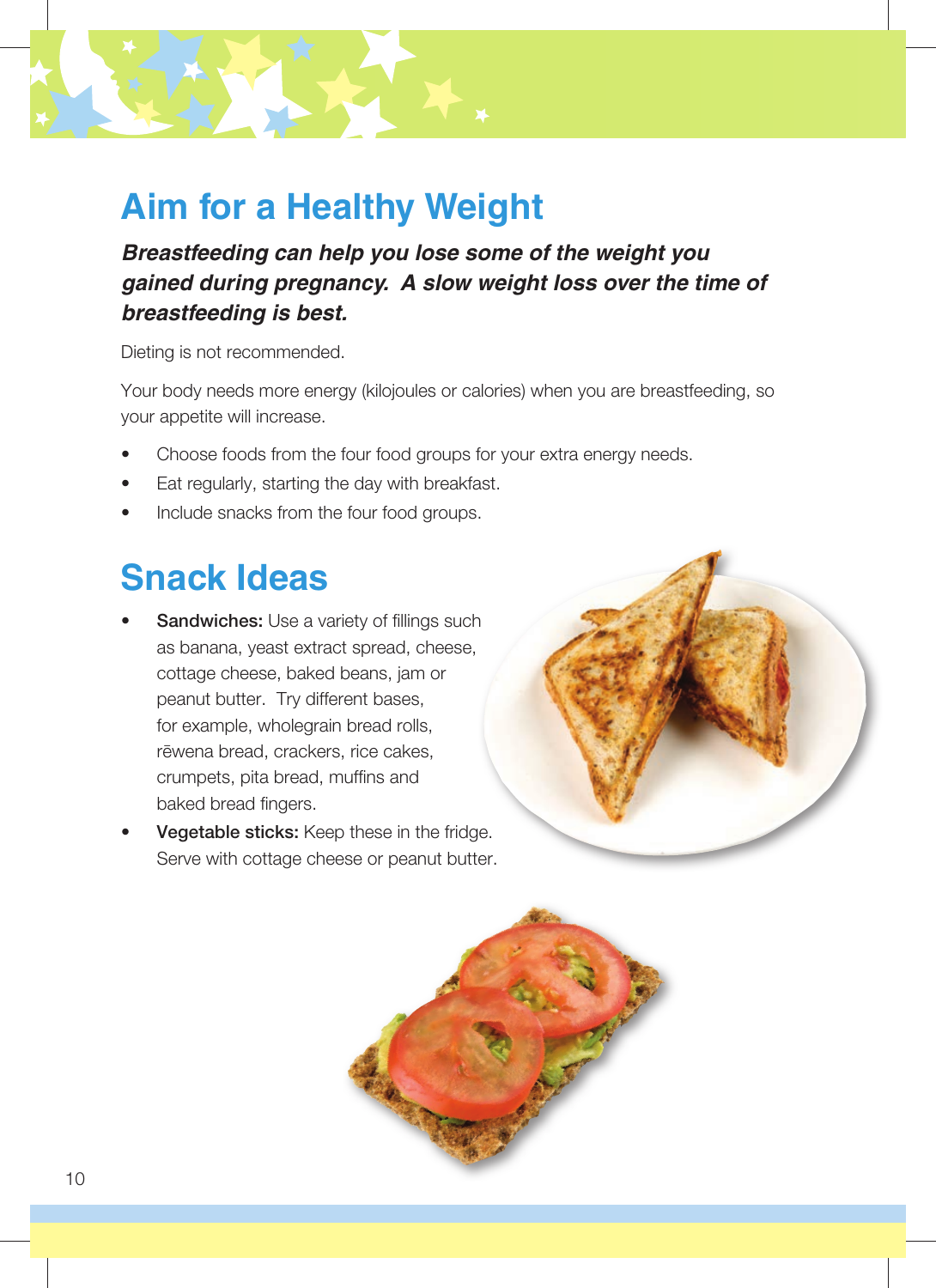

- **Fruit:** Try fresh, canned (unsweetened), frozen or fruit, served whole, cut up with yoghurt or in a smoothie.
- Cereals: Choose cereals low in fat and sugar, for example, porridge, untoasted muesli, cornflakes, bran flakes and wheat biscuits.
- **Popcorn:** Pop using a little oil or margarine or use a microwave. Go easy on the salt.
- Reduced- or low-fat milk products: Try yoghurt, cubes of cheese, reduced- or low-fat milk and milk puddings (eg, creamed rice).

# **Being Active**

- Being physically active will help you keep a healthy weight and maintain muscle tone. Unless advised otherwise, aim for at least 30 minutes of moderate physical activity every day. This could include brisk walking, swimming, or any activity that is comfortable for you and leaves you with enough breath to hold a conversation.
- Your LMC or physiotherapist can show you exercises that help re-strengthen your stomach, back and pelvic floor muscles.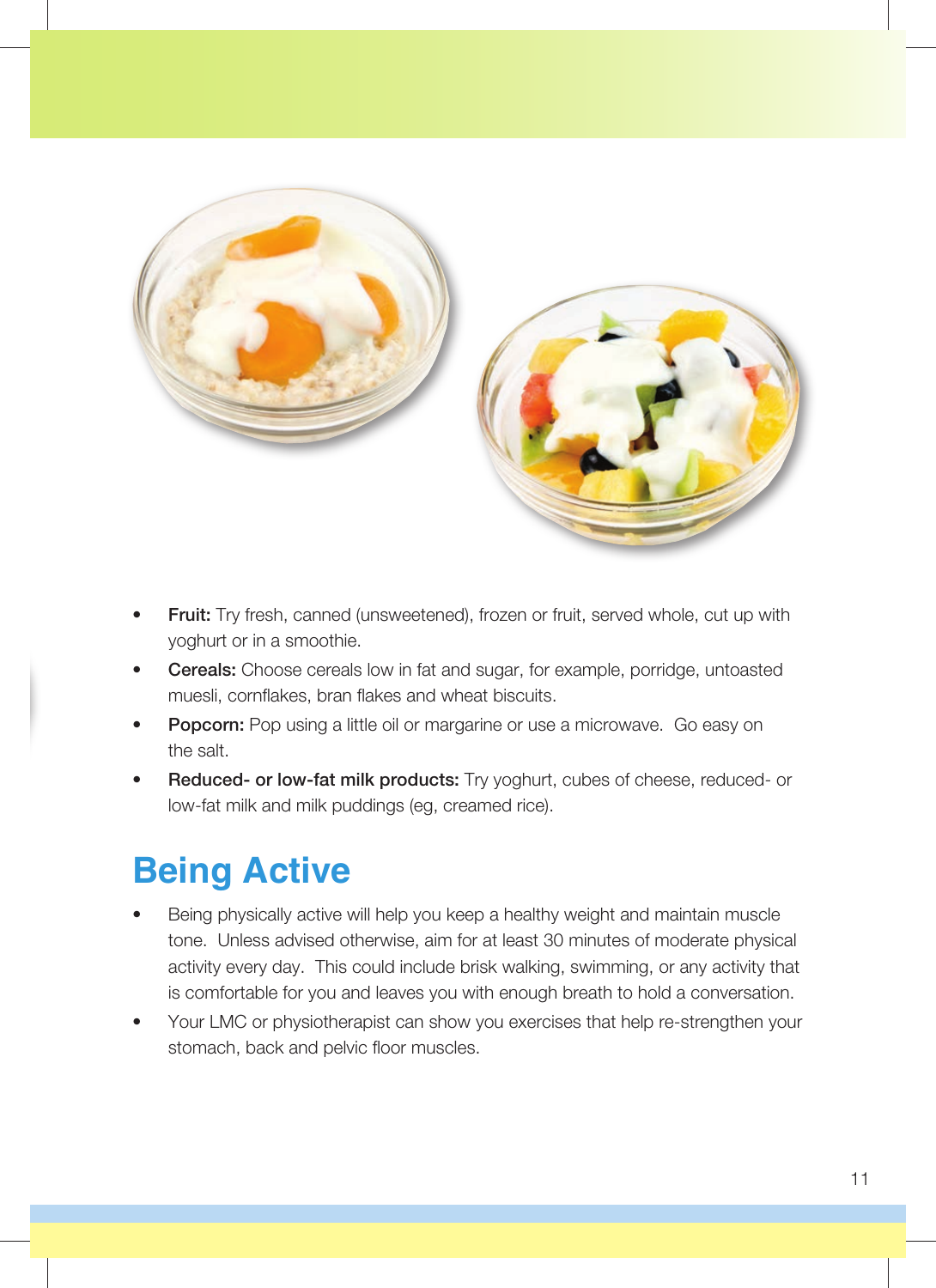### **Take Time Out for Yourself**

It is important to get the rest you need and to eat well. Being tired or stressed can delay your milk letdown.

Most new mothers feel tired for the first few months and benefit from the support of others.

- Try resting while your baby sleeps during the day.
- Rest when your body tells you it is tired.
- Ask friends, family or your local community or church group for support.
- Your LMC, Well Child nurse or community health worker from a marae-based clinic is there to help.

Talking about how you feel and sharing jobs with other people can make all the difference. Whànau/family and friends can help by bringing meals, helping with cleaning and washing. and watching your baby and other children so that you can have a break.



If you need to leave your baby, you can express milk so that others can feed the baby.

Take time out for yourself. Going for a walk provides exercise, fresh air and a time to relax.

### **Iodine and Iodine Deficiency**

Iodine is an essential nutrient required in small amounts to support normal growth and development including normal brain development. It is important that babies receive



enough iodine. Requirements for iodine increase during pregnancy and while breastfeeding. Even with a well-balanced diet, it is difficult to get enough iodine from food alone.

Choose foods that are important sources of iodine and take a daily iodine-only tablet during the time that you are breastfeeding.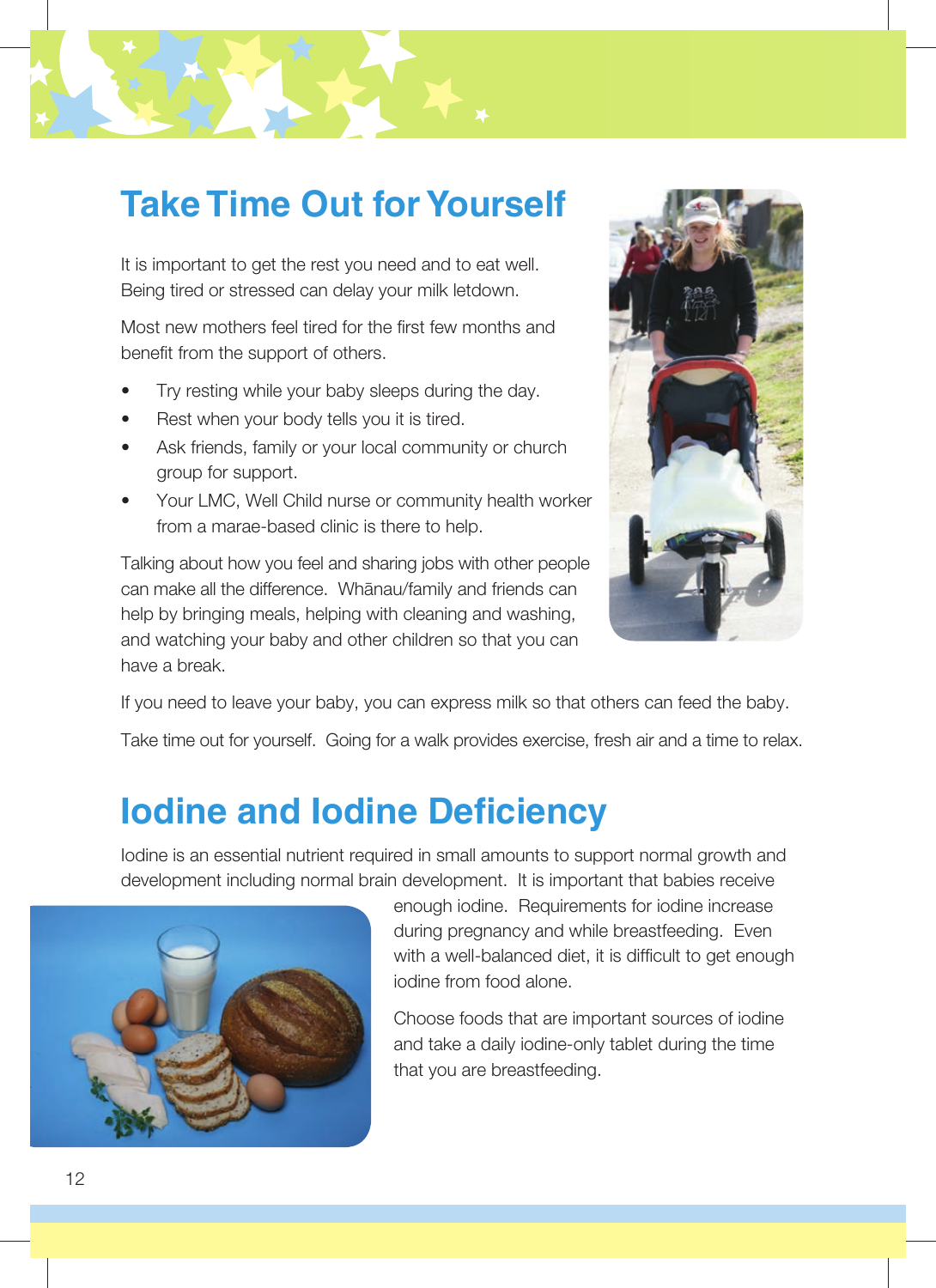Important sources of iodine in foods include well-cooked seafoods, milk, eggs, some cereals, and commercially made bread (excluding organic and unleavened bread because they are not required to be made with iodised salt).

If you use salt, choose iodised salt.

In addition:

- Take one 0.150 milligram (mg)/150 microgram (mcg or μg) iodine-only tablet daily during the time that you are breastfeeding.
- The recommended registered tablet can be purchased at pharmacies, with the cost reduced when prescribed by your LMC.

For further information, contact a health professional such as your LMC, dietitian, practice nurse or pharmacist.

Supplements containing seaweed, kelp and iodine are not recommended for women who are breastfeeding because the iodine content and quality of the supplements is variable.

### **Vitamin D**

Vitamin D is needed for strong bones and joints. While it is found in some foods in the diet, the main source of vitamin D in New Zealand is sunlight. Vitamin D is made in the body through the action of sunlight on the skin. Examples of foods that contain vitamin D are fresh and canned oily fish (tuna, sardines, salmon, herring, mackerel, warehou, eel), eggs and vitamin D-fortified yoghurts, milk, dairy desserts and margarines.

Some sun exposure is recommended so that your body can make vitamin D.

Between September and April sun protection is recommended (shade, clothing coverage, and a hat that shades the face and neck, sunscreen, sunglasses), especially between 10.00 am and 4.00 pm. A daily walk or some other form of outdoor physical activity in the early morning or late afternoon is recommended.

Between May and August some sun exposure is important. A daily walk or another form of outdoor physical activity in the hours around noon, with face, arms, and hands exposed is recommended.

If you are concerned about not getting enough vitamin D, discuss this with a health practitioner such as your doctor (GP), dietitian, LMC or Well Child nurse.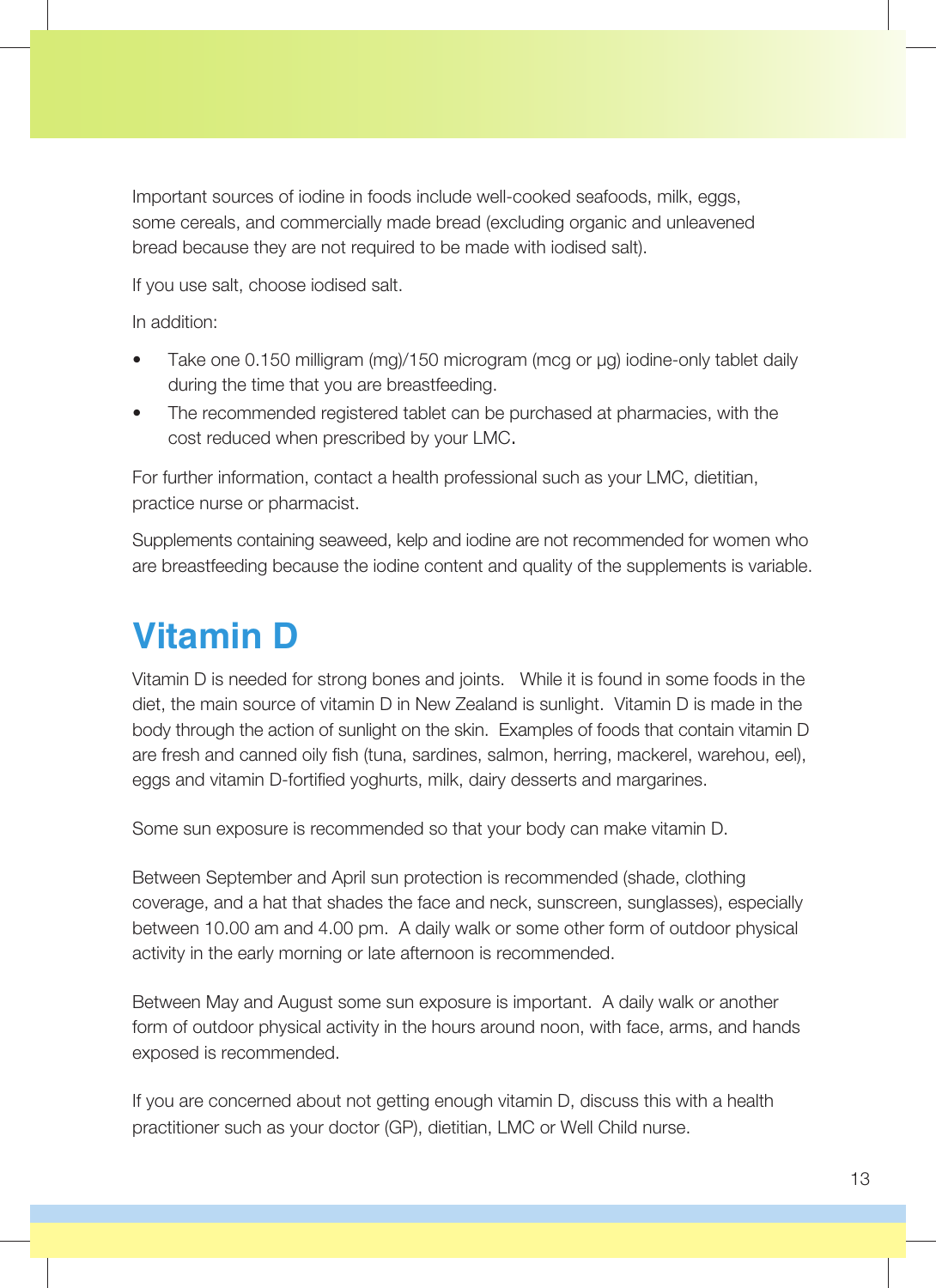### **Supplements**

Choosing a variety of foods from the four food groups is very important, especially during the time that you are breastfeeding. Vitamin, mineral and health supplements should only be taken in consultation with your LMC or GP. For most women who are breastfeeding, supplements other than the iodine-only tablet should not be necessary.

Using vitamin and mineral supplements will not give you extra energy.

# **Allergies**

Some substances from food may pass into breast milk, but it is not clear whether these cause allergies in the baby.

If you think that a certain food that you are eating is affecting your baby, discuss this with your LMC or Well Child nurse.

Exclusive breastfeeding (breast milk only) for around six months is a good step towards preventing allergies in your baby.

# **Colic**

Inconsolable crying in an otherwise healthy baby can be a sign of colic. Colic seems to have more than one cause.

A crying baby may also have an illness, so it is important to have this checked by a doctor or Well Child nurse.

Cutting out some foods you are eating may not stop the colic, and you may be cutting out foods that you and your baby need.

Colic may be related to a feeding problem. It may help to have your breastfeeding assessed by your LMC, Well Child nurse or lactation consultant.

If cow's milk or any other food is removed from your diet, seek advice from a dietitian to ensure that you and your baby are not missing out on important nutrients.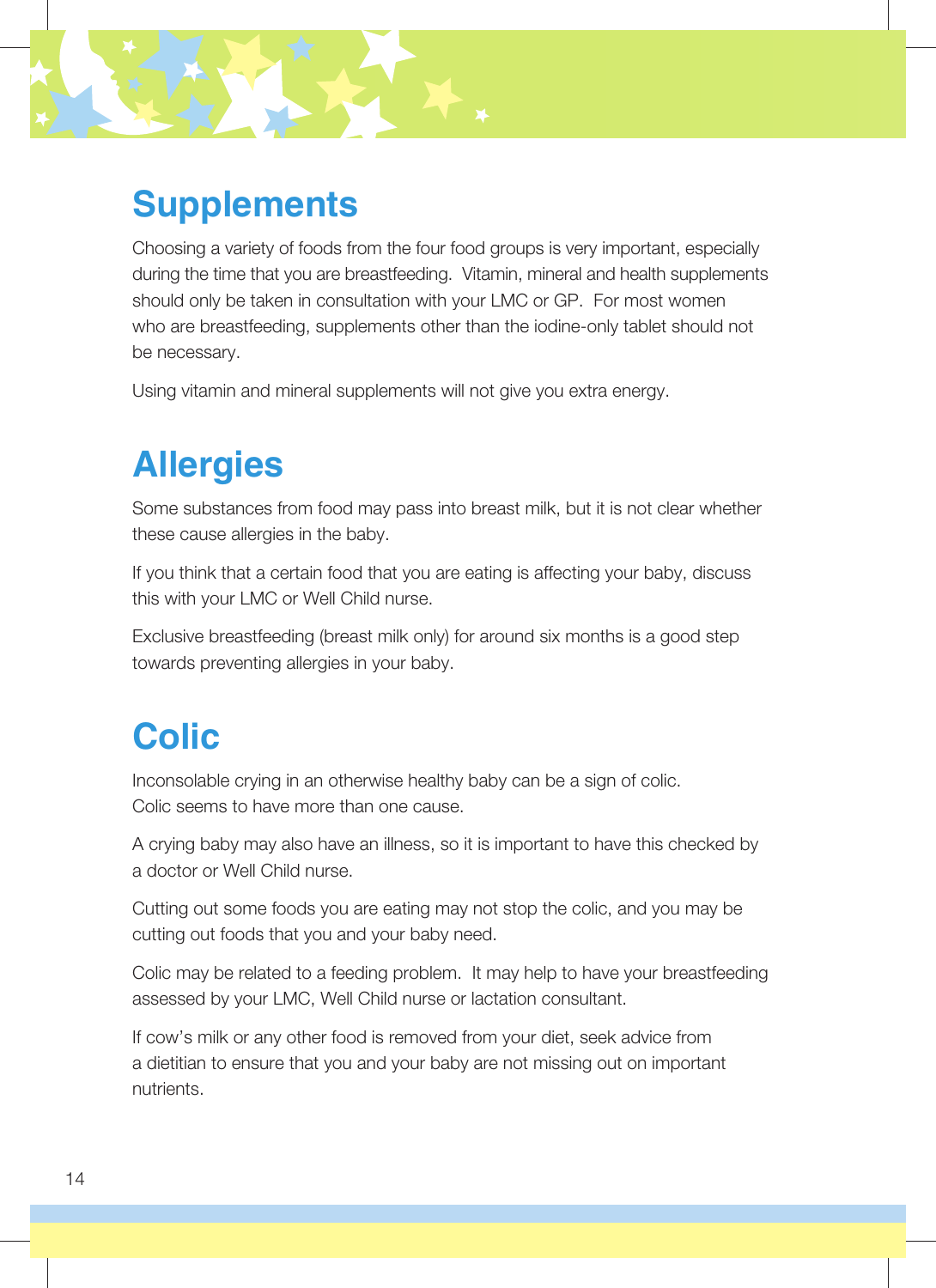# **Alcohol**

#### *Alcohol is not recommended.*

It is best to avoid alcohol during the time that you are breastfeeding because it passes very quickly into breast milk and can therefore negatively affect your baby. This is especially important during the first month following your baby's birth. If you choose to drink alcohol, the limit should be no more than an occasional one to two standard drinks. Binges of alcohol should be avoided.

If you choose to drink alcohol, you can minimise the risk of exposing your baby to it by waiting until the alcohol level in your breast milk has dropped. After drinking alcohol, wait from 2 to 3 hours before resuming breastfeeding. If your baby needs to be fed during this time, she/he can be given expressed breast milk that is free from alcohol. It may be necessary to express breast milk for comfort and to maintain milk supply in this 2–3 hour period. In this case, the alcohol-exposed milk should be discarded.

# **Smoking**

#### *Be smokefree and keep your baby smokefree.*

Smoking can reduce the amount of milk you make.

If you do choose to smoke:

- never smoke during breastfeeding
- never smoke in the same room as your baby smoke outside if possible.

Some people think smoking is an easy way to lose weight. This is not true.

# **Medication**

#### *Seek advice about taking medication.*

Use medication only as advised by your LMC or GP.

Taking any other sort of drugs, for example, illicit drugs or party pills, is not recommended for mothers who are breastfeeding.